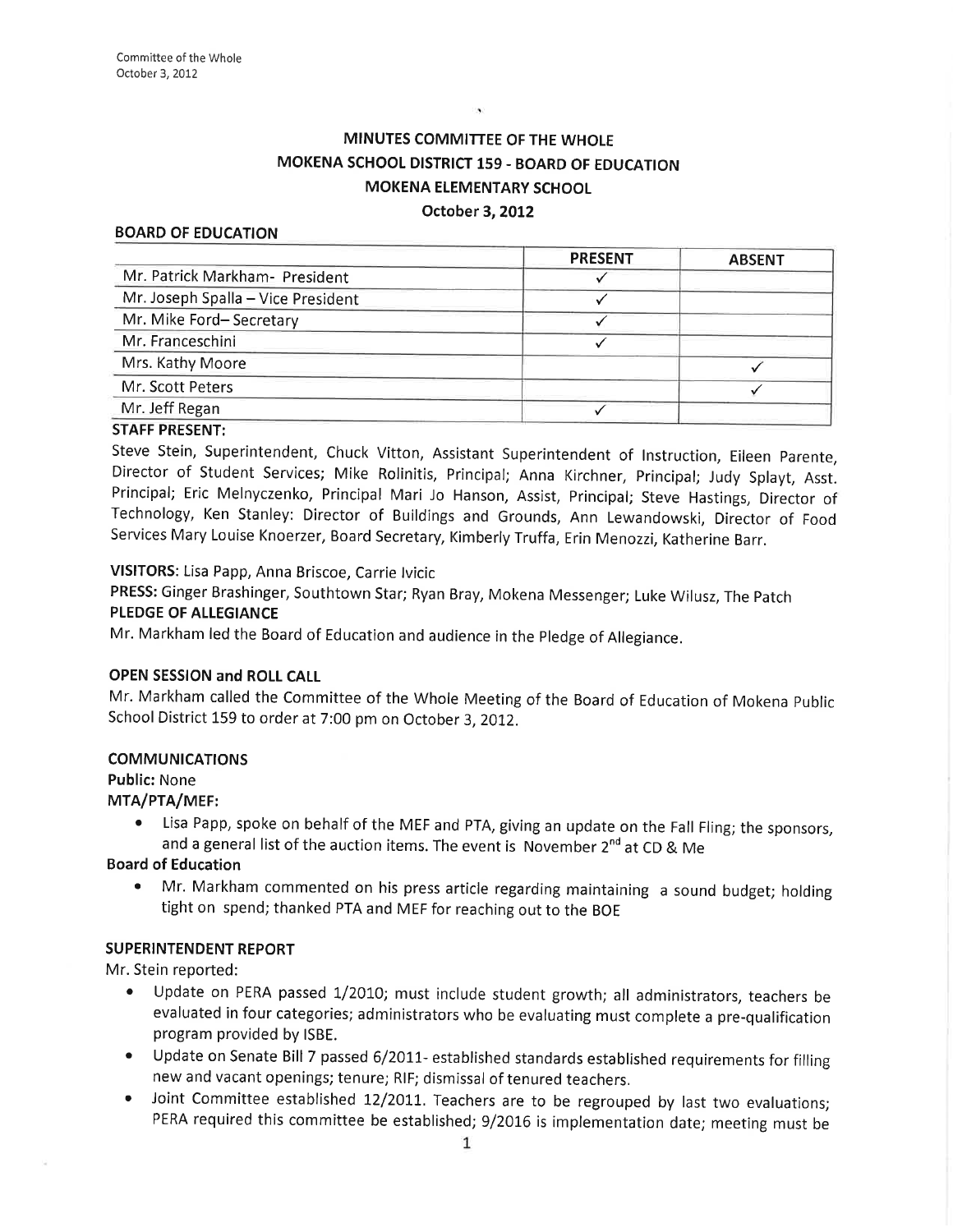- . Future discussions ESEA and NCLB-re-authorization; full implementation of Common Core(CC);and the PARCC exam
- Dr. Vitton assured the BOE the district is holding their own. With implementation of CC and PARCC which will be rigorous; technology will play a large part; training of staff and commitment of budget play a big role

Mr. Spalla ínquired if our students were ready for Lincoln Way HS- positive feedback; Mr. Markham asked for a list of technology needs for the future.

Dr. Vitton presented the Summary of grants. State Grants  $-$  ELL- \$13, 672; Federal Grants- Title 1  $-$ \$119, 825; Title II - \$52, 508 - 20% shared w/St. Mary's.

# PARENT ADVISORY/DISCIPUNE: Mr. Stein presented:

- The Stop Walk Talk program as requested by the BOE
- o He also presented Mr. Hastings, Director of Technology bullying form that was created their Survey Monkey on our system.
- Mr. Stein walked the BOE through the on-line form; also the manual form that could be printed by anyone wishing to complete a bullying form
- The BOE agreed to use the program created within and monitor the program for few months
- Internal reporting was requested

Mr. Markham thanked Mr. Hastings for his initiative and the creation of the bullying form and the reporting module.

# POLICY- No report

# BUILDINGS AND GROUNDS/TRANSPORTATION:

- o Mr. Ford provided the revised lntergovernmental agreement between Mokena Park District and Mokena school district. All previous concerns were addressed. A final opinion by legal counsel was requested by BOE.
- o Mr. Troy presented the need for a new pick-up truck for transporting material in the district and for snow plowing. A RFP will be presented next month for a Chevy truck because the majority of the fleet is Chevy vehicles. The actual RFP was provided in packet.

The BOE gave the approval to go forward with the request to bid. Action is requested at the November 14 Board meeting.

TECHNOLOGY: Mr. Hastings presented an update:

- There were no major hurdles to the start of the school year
- the district had 4 projectors fail since the start of school; was able to maneuver other equipment to accommodate without incurring any cost; bulb replacement is cost prohibitive given the increasing age of these projectors
- New Backup system has been in place for 4 months; is working to expectations
- Windows 7 tablet PC this unit was moved from a MJH math to MES  $1<sup>st</sup>$  grade teacher
- The district purchased the Epson Brightlink projector as a standard tool in the classroom. This projector allows any whiteboard or flat white surface to be turned into an interactive space, eliminating the need for more expensive interactive smart boards. These projectors are in the junior high science teachers' rooms. Through the generosity of the PTA, MEF, and student activity funds we were able to purchase 5 of these projectors. The process of training teachers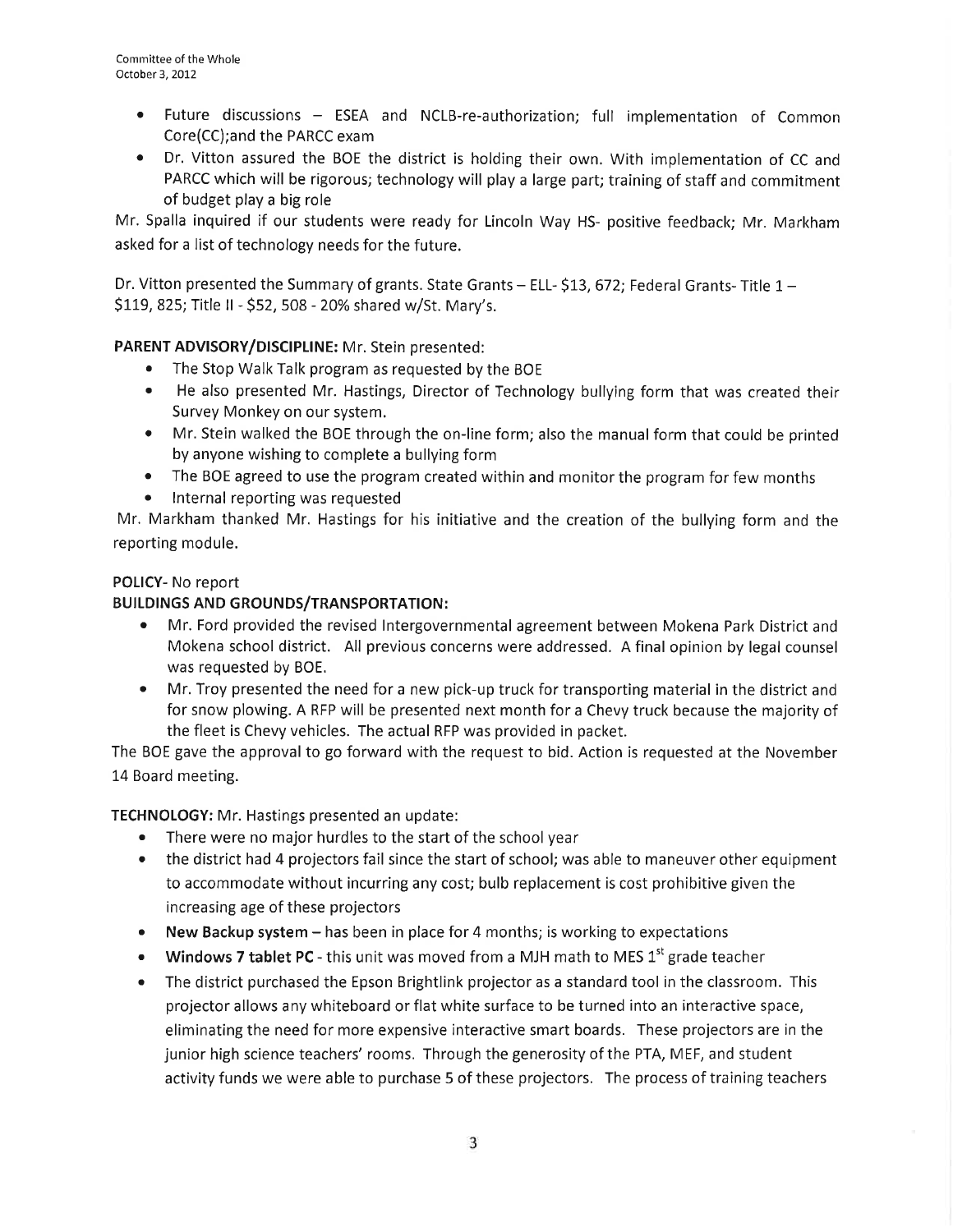held incorporating student growth as an evaluation factor for rating teachers; changes in teacher remediation and new tenure tracks.

# PRINCIPAL REPORTS

Mrs. Kirchner presented to BOE:

• Reviewed voice level system established and how it relates to STARS program as well. Mr. Melnyczenko presented to BOE:

o Re-kicked off the Rachel's Challenge program with students and staff; signed the banner this week; how it relates to Random Acts of Kindness

Mr. Rolinitis reported to BOE:

- Six students Student Council report at Village Board meeting
- o Visited Lincoln School with Mr. Stein
- o Rachel's Challenge chain has started
- Basketball has returned to MJH on Monday night; Poms squad performed; good attendance by students and parents; invited BOE to future games and events at MJH
- IMEA tryouts took place: Kevin Meaux, Taylor Miron, Danny Rymut and Emily Wisinski made it for Band; Caroline Heathcock made it for chorus.

# APPROVAL OF PREVIOUS MINUTES

Mr. Franceschini moved to approve previous minutes for Committee of the Whole September 5, 2012, Regular Meeting September 19, 2012 and Closed Session September 19, 2012; the motion was seconded by Mr. Regan. The Board was all in favor.

# INFORMATION REPORTS

FINANCE: Audit Presentation was presented by Mr. Ed McCormick. As follows:

- Reviewed the Management's discussion and analysis- opinion letter
- . Clean Bill of Health; District going in right direction
- o Assets exceed liabilities; Net assets increased by 597,803 for 20L2
- District governmental funds decreased by \$134,397; resulting in an end fund balance of \$12,093,386
- $\bullet$  District's General fund decreased by \$111, 858
- District's long term obligation decreased to \$6,564,795 as a result of current year scheduled payments of debt

Mr. McCormick commended the business office for their hard work, diligence and organization the office. Mr. Troy commended their efforts also.

Board Goals and Priorities were presented by Mr. Troy, which were the results from previous workshops in May and June 2012. Discussion was held among the BOE. lt was determined to revisit the priorities at a future Special meeting. Mr. Spalla will poll the BOE for a consensus on a future date

CURRICULUM: Dr. Vitton reported on:

- ISAT Scores from Spring 2012; MES making AYP in reading  $-no$ ; AYP in Math  $-$  yes; MIS making AYP in Reading -no; AYP in Math - yes; MJH making AYP in reading -no; AYP in Math -no
- District making AYP in Reading no; due to student with disabilities
- o District making AYP in Math- no; due to students with disabilities
- Overall the district is not making AYP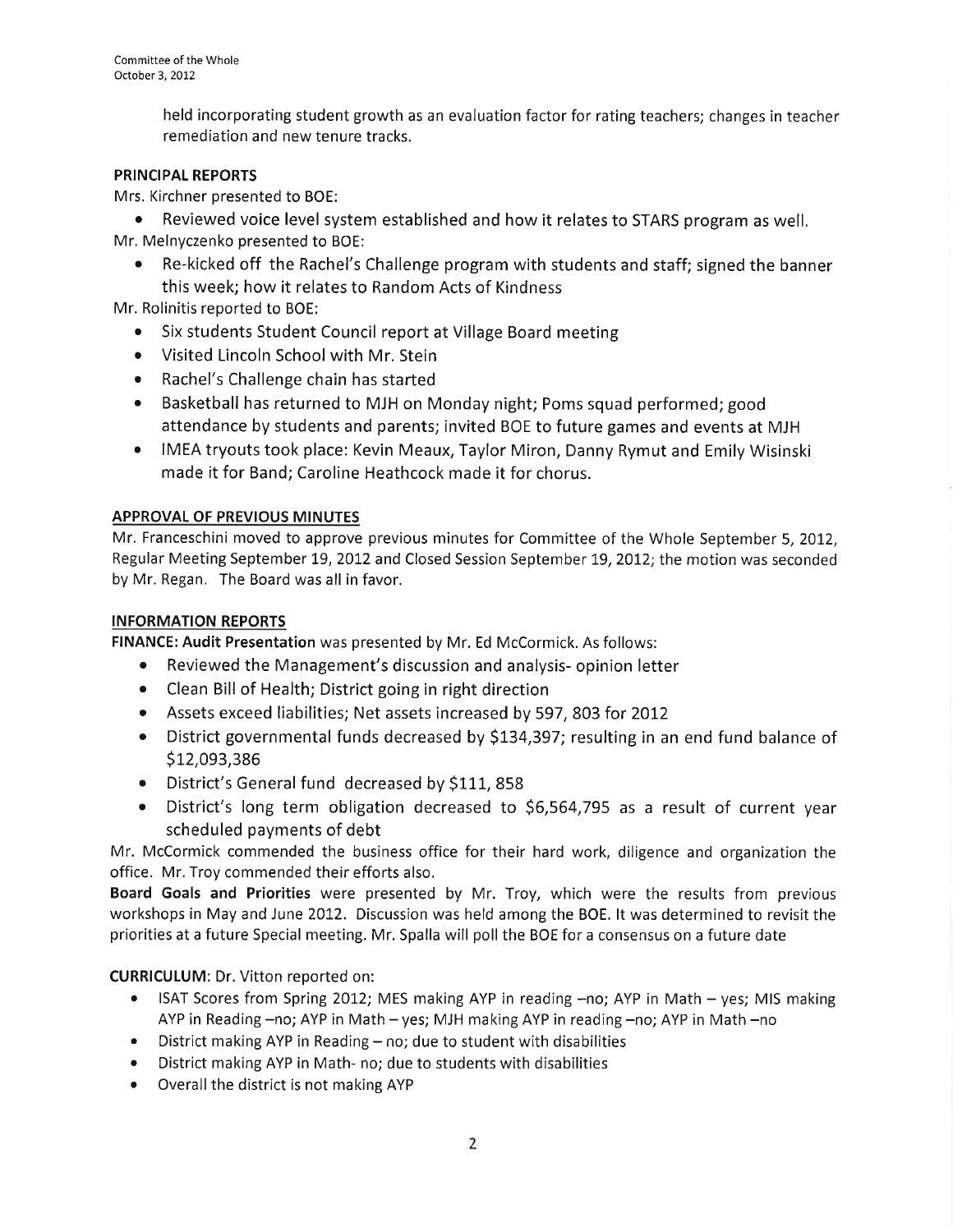on their use and also pursue professional development on how best to integrate them into our current curriculum.

- ¡ Mr. Hastings attended a seminar with Mrs. Lodes regarding new requirements on state reporting that the district will be required to implement. The new state reporting guidelines will require school districts to report information on individual course level detail information for every student and teacher. This new reporting requires substantial setup within our STI student information system and will also require some procedural changes in how we handle student scheduling based on the timing of state reports,
- In October, the district will be required to prepare a technology readiness assessment for the state to determine our ability to support the future electronic state testing program. This assessment involves the filing of various electronic reports with the state.

## LINCOLN WAY SPECIAL EDUCATION MINUTES

Mr. Spalla made motion to table the minutes until the November Board next meeting when Mrs. Moore was present. The motion was seconded by Mr. Ford. The Board was all in favor,

MOKENA CHAMBER OF COMMERCE REPRESENTATIVE- Mr. Markham appointed Mr. Regan and Mr. Stein represented to the Chamber for the district.

# ACTION REPORTS

## Consent Agenda:

### Recommended Motion:

Mr. Spalla moved to approve consent agenda items as presented. The motion was seconded by Mr. Franceschini.

### Personnel - Classified - New Hire

| leva Radimonaite | Cheerleading | MJH | 2012-2013 | Stipend of \$2,835 |
|------------------|--------------|-----|-----------|--------------------|
|                  | Sponsor      |     | season    |                    |

Application for Recognition of Schools required by Regional Office of Education Addendum for 2012-2013 Parent /Student Handbook- update of the bullying policy Approval of District Audit- records for the 2012-2013 audit are in order. **Roll Call** 

Ayes: Mr. Ford, Mr. Franceschini, Mr. Markham, Mr. Regan, Mr. Spalla Nays: None **Abstain:** None MOTION CARRIED 5.0

### MOKENA PARK DISTRICT INTER-GOVERNMENTAL AGREEMENT Recommended Motion:

Mr. Ford recommended to approve the Inter-governmental Agreement between Mokena park District and Mokena School district 159 as proposed subject to legal review. The motion seconded by Mr. Regan. On Roll Call

Ayes: Mr. Ford, Mr. Franceschini, Mr. Markham, Mr. Regan, Mr. Spalla Nays: None **Abstain:** None MOTION CARRIED 5-O